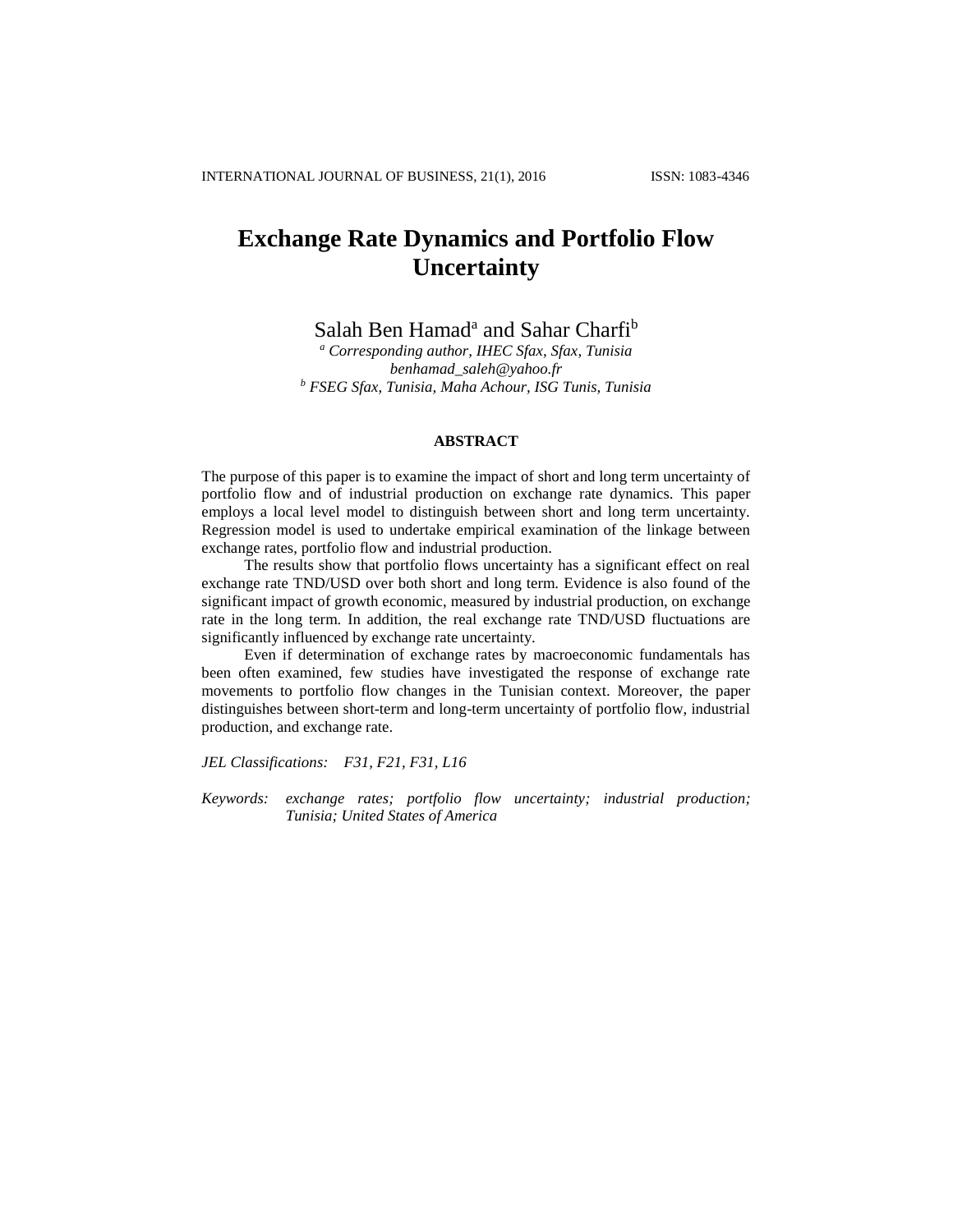# **I. INTRODUCTION**

Since the collapse of the Bretton Woods system, the explanation of exchange rate dynamics has been the biggest challenge in international finance. In the early 1980s, macroeconomics models are considered the first major models used in explaining exchange rate dynamics. They are categorized as monetary approach, which determines the exchange rate through flexible prices (Frenkel, 1976; Bilson, 1978) or through fixed prices (Dornbusch, 1976; Hooper and Morton, 1982) and the portfolio equilibrium approach by which Dooley and Isard (1979) explain the exchange rate through domestic and foreign assets prices. However, Meese and Rogoff (1983) have criticized these macroeconomic models providing empirical evidence of their poor performance in predicting short-run exchange rate dynamics.

In response to these failures, a number of scholars have attempted to predict exchange rate fluctuations with new approaches. Following the dynamic general equilibrium model, Obstfeld and Rogoff (1995) examine exchange rate movements with explicit microfoundations. Furthermore, De Gregorio and Wolf (1994) and Chinn et al. (1999) show the importance of the productivity differential model in explaining the real exchange rate dynamics. Moreover, the behavioral equilibrium approach as a new approach is argued by Clark and MacDonald (1999).

Despite these efforts of improvement, recent researches on open-economy macroeconomics lead to pessimistic conclusions due to several factors. The first one is the instability, which characterized the relation between exchange rate and fundamental variables as shown by Sarno and Taylor (2002). Secondly, Cheung and Chinn (2005), Taylor and Peel (2001) Sarno and Valente (2009) and Bacchetta and Wincoop (2013) highlight the nonlinearity of exchange rate dynamics. Finally, Frankel and Rose (1995) underline the high level of exchange rates uncertainty.

While a large number of studies have not claimed to find success in predicting exchange rate movements, a new line of research was developed in the mid-nineties that focus on market microstructure. These models attempt to examine complex and realistic settings as the dispersion of information, investor heterogeneity and transaction costs in order to be close to the actual structure of the exchange market. Evans and Lyons (2005) and Dunne et al. (2010) suggest that order flows are jointly determined by investors so intuitively their behaviors affect exchange rate movements. In addition, several empirical tests suggested by Evans and Lyons (2008) and Bacchetta and Wincoop (2009) argue that order flow present a transmission mechanism for public information to the fundamentals and for private information which influence exchange rate.

Indeed, the recent microstructure literature has provided promising evidence of the important role of order flows in exchange rate determination. Moreover, Evans and Lyons (2002) show that order flows explain 40 to 60% of daily exchange rate fluctuations. In Forex market order flows underline both an explanatory and a predictive role explained by Evans and Lyons (2006, 2008, and 2012).

Building on the recent success of the microstructure literature, a number of important hurdles remain on the route towards the role of portfolio flow in explaining exchange rate dynamics. Hau and Rey (2006) argue that order flows are strongly correlated with portfolio flows so intuitively portfolio flows affect exchange rate dynamics. This is another factor, which justify that the exchange rate determination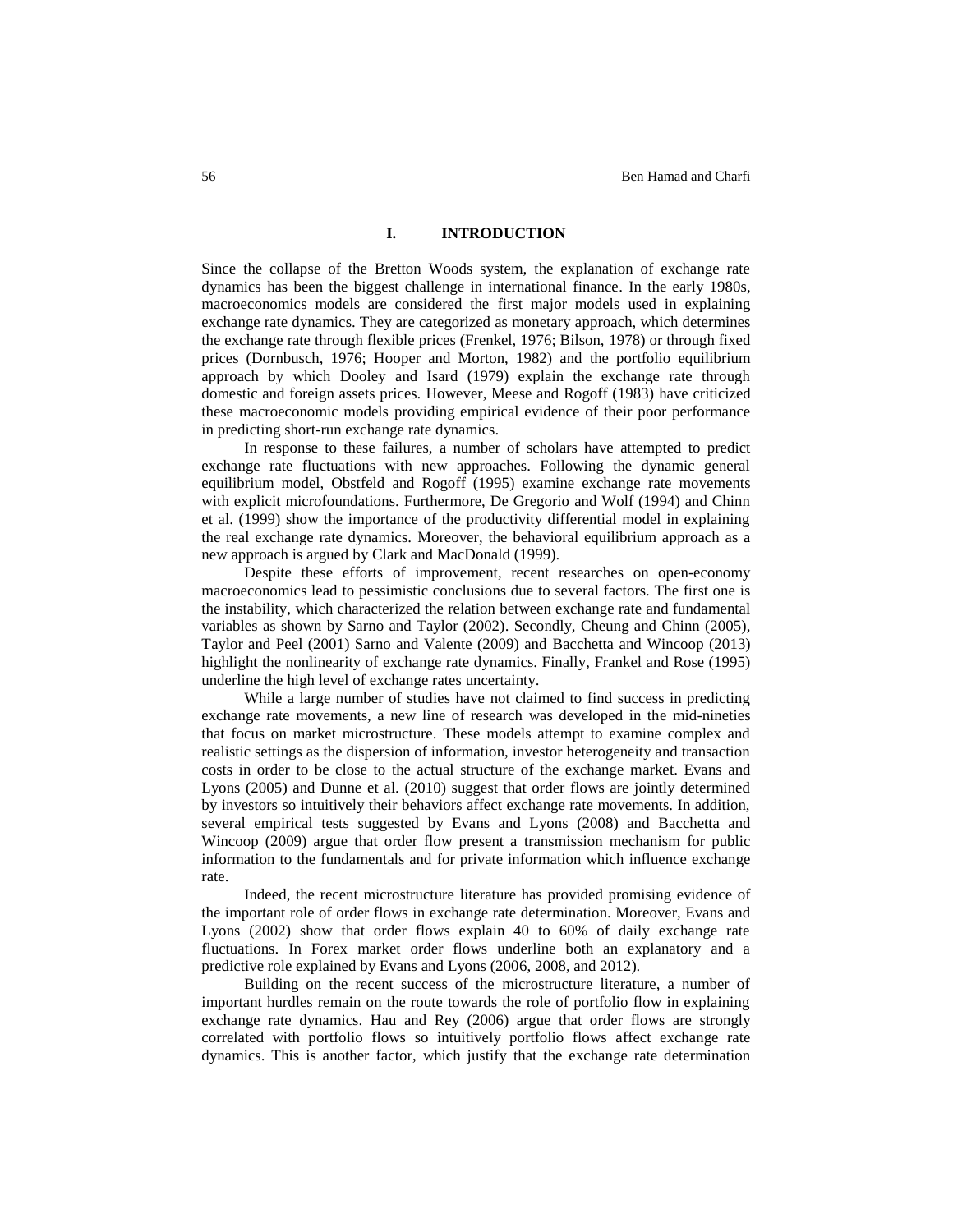based on market microstructure is better than based on macroeconomic determinants. Recently, Kodonog et al. (2012) examine the relationship between real exchange rates and international portfolio flows during the period 1997-2009 for Egypt, Morocco, Nigeria and South Africa. They conclude that international portfolio flows in Africa are not persistent and relatively volatile. For the developing countries, Combes et al. (2012) argue that portfolio flows affect the real exchange rate, which leads to currency appreciation in some countries. Moreover, Ding and Ma (2013) develop a switching model, which explains exchange rate dynamics by financial customers' portfolio reallocation. Furthermore, as argued by Ali and Spagnolo (2014), exchange rate fluctuations are influenced by both net asset flow and net bond flow. They find that the relation between net portfolio flows and exchange rate movements is nonlinear in mostly studied currencies.

Following research conducted within a Tunisian context, ones are only interested in estimating exchange rate volatility using various econometric models as argued by Abdalla (2012) who use GARCH (1, 1) model to analyze volatility, others attempt to analyze the relationship between the macro variables and exchange rate: Deme et al. (1995) rely on the existence of a nexus between inflation rate and exchange rate. Then, Khemiri (2013) examines the impact of purchasing power parity on exchange rate fluctuations. Therefore, this relation with fundamentals variable is also analyzed by Kurihara (2012), which determines exchange rates in response to changes in monetary policies. In addition, both Fu et al. (2011) and Noman et al. (2012) focus in the relation between exchange rate and stock market.

With the development of international capital movements, several recent studies focus on examining the relation between international capital flows and exchange rates. In Tunisian context, Gtifa (2010) highlights the informational effect of order flow on USD/ TND. Furthermore, Gossel et al. (2012) undertake the determination of the nominal South African rand/US dollar exchange rate before and after the country's financial liberalization. In addition, Charfi (2013) shows that financial liberalization of capital flows in Tunisia leads to real exchange rate appreciation.

The present study focuses on the relationship between TND/USD exchange rate dynamics and international portfolio flow uncertainty. The research examines whether or not short and long term uncertainty of industrial production, portfolio inflow and exchange rate have influenced exchange rate fluctuations.

This paper is structured as follows. Section II provides theoretical views for empirical analyses. Section III shows the results of empirical. Section IV discusses the empirical results. Finally, Section V offers some concluding remarks.

# **II. THEORETICAL ANALYSIS**

#### **A. Local Level Model**

Before examining the linkage between real exchange rate, portfolio flow and industrial production, it is first necessary to distinguish between short-term and long-term uncertainty using the local level model. Based on the work of Achour et al. (2010), uncertainty with the local level model is measured by the conditional variance modeled as GARCH effect.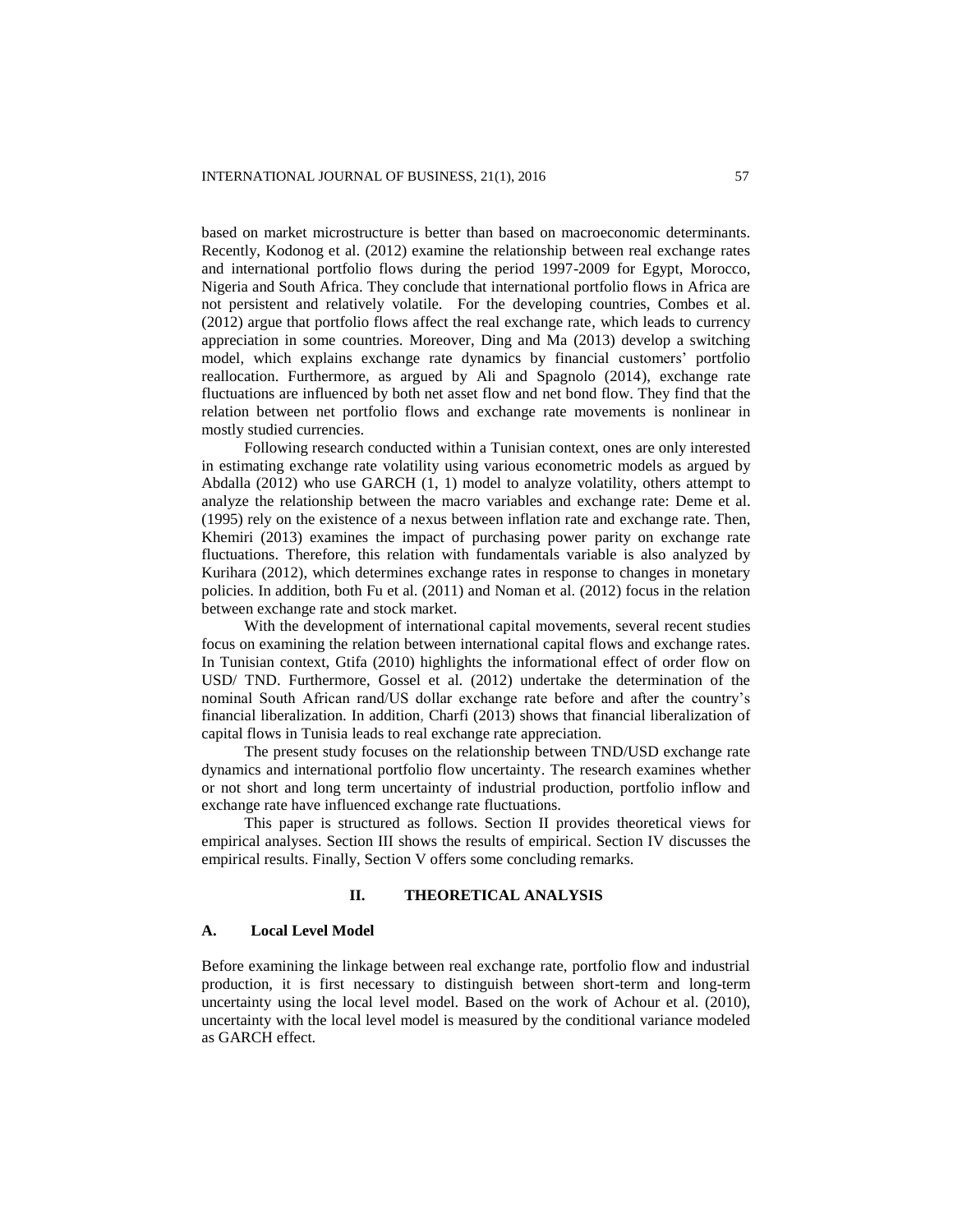The local level model is a state space model, being linear and Gaussian. This model is based on the work of Ball (1990), Cosimano (1988), and Engel (1983). It allows distinguishing between the short term and long term uncertainty of each explanatory variable by considering permanent and transient shocks. The differences disturbances are dependent only on the state variable  $x_t$ .

The estimated model is based on these equations presented as follows:

$$
y_t = x_t + \varepsilon_t, \ \varepsilon_t \sim N(0, h_t) \tag{1}
$$

$$
x_t = x_{t-1} + \eta_t, \ \eta_t \sim N(0, q_t)
$$
 (2)

where  $y_t$  represents the variable changes at time t (Portfolio flow or industrial production index or delayed exchange rates) at time t;  $x_t$  represents the unobservable state variable; h<sup>t</sup> denotes the variance of transitory components which determines the short-term uncertainty. It is determined from the equation:

$$
h_t = \omega_0 + \omega_1 \varepsilon_{t-1}^2 + \omega_2 h_{t-1}, \omega_0 > 0, \omega_1, \omega_2 \ge 0
$$
 (3)

Then,  $q_t$  represents the variance of permanent components that determines the long-term uncertainty. It is determined from the equation:

$$
q_{t} = \lambda_{0} + \lambda_{1} \eta_{t-1}^{2} + \lambda_{2} q_{t-1}, \ \lambda_{0} > 0, \lambda_{1}, \ \lambda_{2} \ge 0
$$
 (4)

The estimation of the local level model is based on the quasi-optimal Kalman argued by Harvey et al. (1992). The Kalman filter allows calculating the approximate log-likelihood function, which can be maximized with respect to the unknown parameters of the model for approximate maximum likelihood estimation. Following the augmented state-space formulation, the filter disturbances  $\varepsilon_t$  and  $\eta_t$  are included in the state vector.

Consider the following specification of the local level model:

$$
y_t = x_t + \varepsilon_t = \begin{bmatrix} 1 & 1 & 0 \end{bmatrix} \begin{bmatrix} x_t \\ \varepsilon_t \\ \eta_t \end{bmatrix}
$$
 (5)

$$
\mathbf{x}_{t}^{*} = \begin{bmatrix} \mathbf{x}_{t} \\ \varepsilon_{t} \\ \eta_{t} \end{bmatrix} = \begin{bmatrix} 100 \\ 000 \\ 000 \end{bmatrix} \begin{bmatrix} \mathbf{x}_{t} - 1 \\ \varepsilon_{t} - 1 \\ \eta_{t} - 1 \end{bmatrix} + \begin{bmatrix} 01 \\ 10 \\ 01 \end{bmatrix} \begin{bmatrix} \varepsilon_{t} \\ \eta_{t} \end{bmatrix}
$$
(6)

Hence, we have:

$$
y_t = Hx_t^* x_t = Fx_{t-1}^* + G\gamma_t, \gamma_t \sim N(0, Q)
$$
 (7)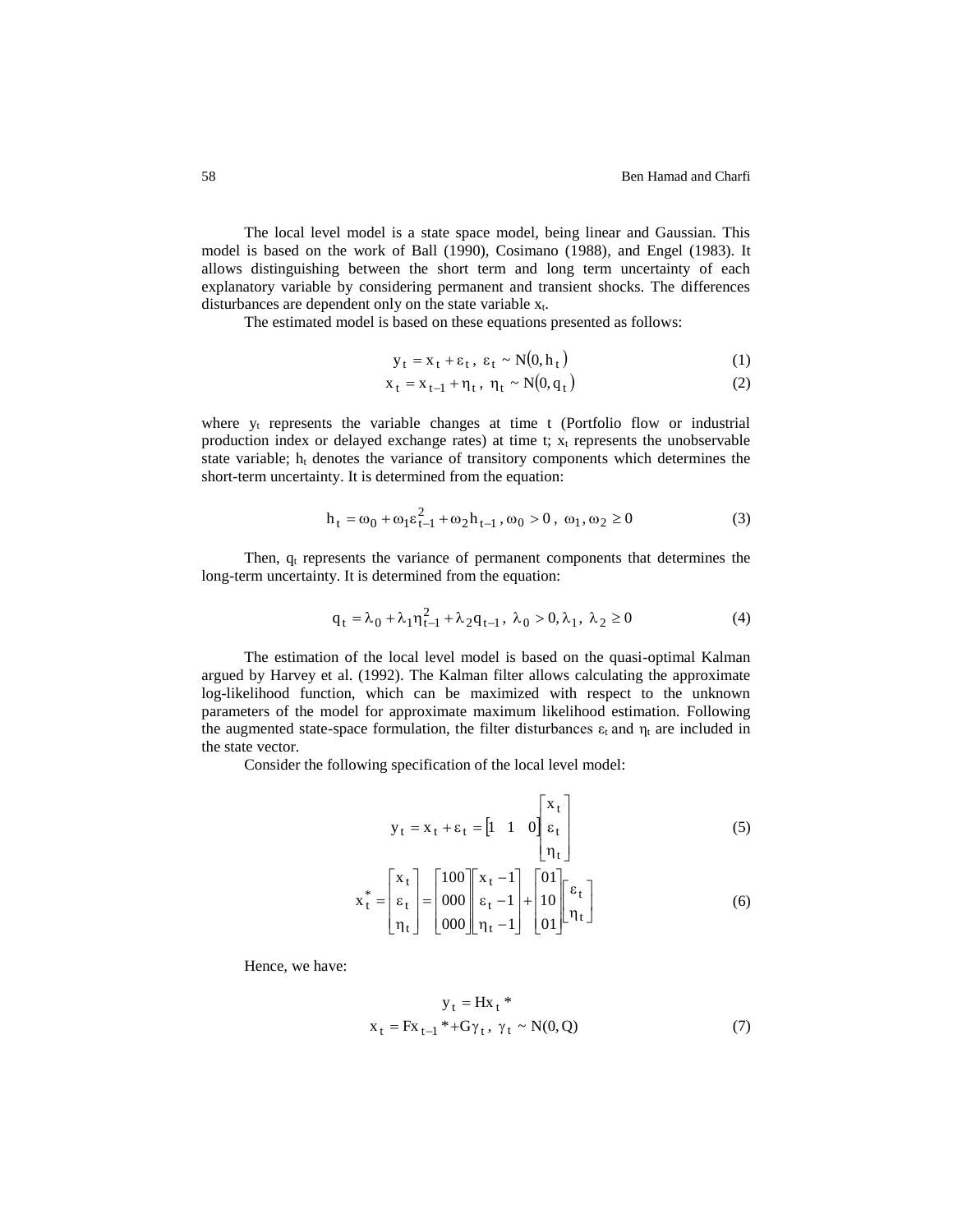where 
$$
Q = \begin{bmatrix} h_t & 0 \\ 0 & q_t \end{bmatrix}
$$
 with:  $h_t = \omega_0 E \left( \varepsilon_{t-1}^2 / Y_{t-1} \right) + \omega_2 h_{t-1}$  and  
\n $q_t = I_0 + I_1 E \left( h_{t-1}^2 / Y_{t-1} \right) + I_2 q_{t-1}$ . Thus, to process the filter, we need:

$$
h_t = \omega_0 + \omega_1 E \left( \varepsilon_{t-1}^2 / Y_{t-1} \right) + \omega_2 h_{t-1}
$$
 (8)

$$
q_{t} = \lambda_{0} + \lambda_{1} E \left( \eta_{t-1}^{2} / Y_{t-1} \right) + \lambda_{2} q_{t-1}
$$
 (9)

# **B. Multiple Regression Models**

After calculating the short and long-term volatility of considered variable through specific models, this paper attempts to analyze the impact of their short and long term uncertainty of portfolio flow and of industrial production index on the real exchange rate.

The multiple linear regression models can be represented by the following equation:

$$
R_{t} = \alpha_{1}R_{t-1} + \alpha_{2}CTR_{t-1} + \alpha_{3} LTR_{t-1} + \alpha_{4} IPI_{t} + \alpha_{5} LTIPI_{t} + \alpha_{6} CTR_{t}
$$
  
+  $\alpha_{7} LTR_{t} + \alpha_{8} FLOW_{t} + \alpha_{9} LTFLOW_{t} + \alpha_{10} CTFLOW_{t}$  (10)

where  $R_t$  represents the real exchange rate returns at time t;  $R_{t-1}$  represents the real exchange rate delayed at time t-1;  $CTR_{t-1}$  shows the short term uncertainty of the delayed real exchange rate; LTR<sub>t-1</sub> shows the long term uncertainty of the delayed real exchange rate; IPI $<sub>t</sub>$  is the index of industrial production; LTIPI $<sub>t</sub>$  represents the long-term</sub></sub> uncertainty of the index of industrial production;  $CTR_t$  shows the short term uncertainty of the real exchange rate;  $LTR_t$  shows the long term uncertainty of real exchange rate;  $FLOW_t$  represents the net portfolio flow;  $LTFLOW_t$  shows the long-term uncertainty of net portfolio flow and  $CTFLOW<sub>t</sub>$  shows the short-term uncertainty of net portfolio flow.

## **C. Unit Root Tests**

For estimation, it is necessary to check unit root tests. This paper uses Augmented Dickey Fuller (ADF) that is the most used for empirical estimation; however; if the series is correlated at higher order lags, the assumption of noise disturbances is violated.

#### **III. EMPIRICAL ANALYSES**

#### **A. Data Sources and Variable Construction**

For the purpose of examining the relationship between real exchange rate and the explanatory variables in equation (10), the data of this study covers a full sample period from January 2003 to December 2013.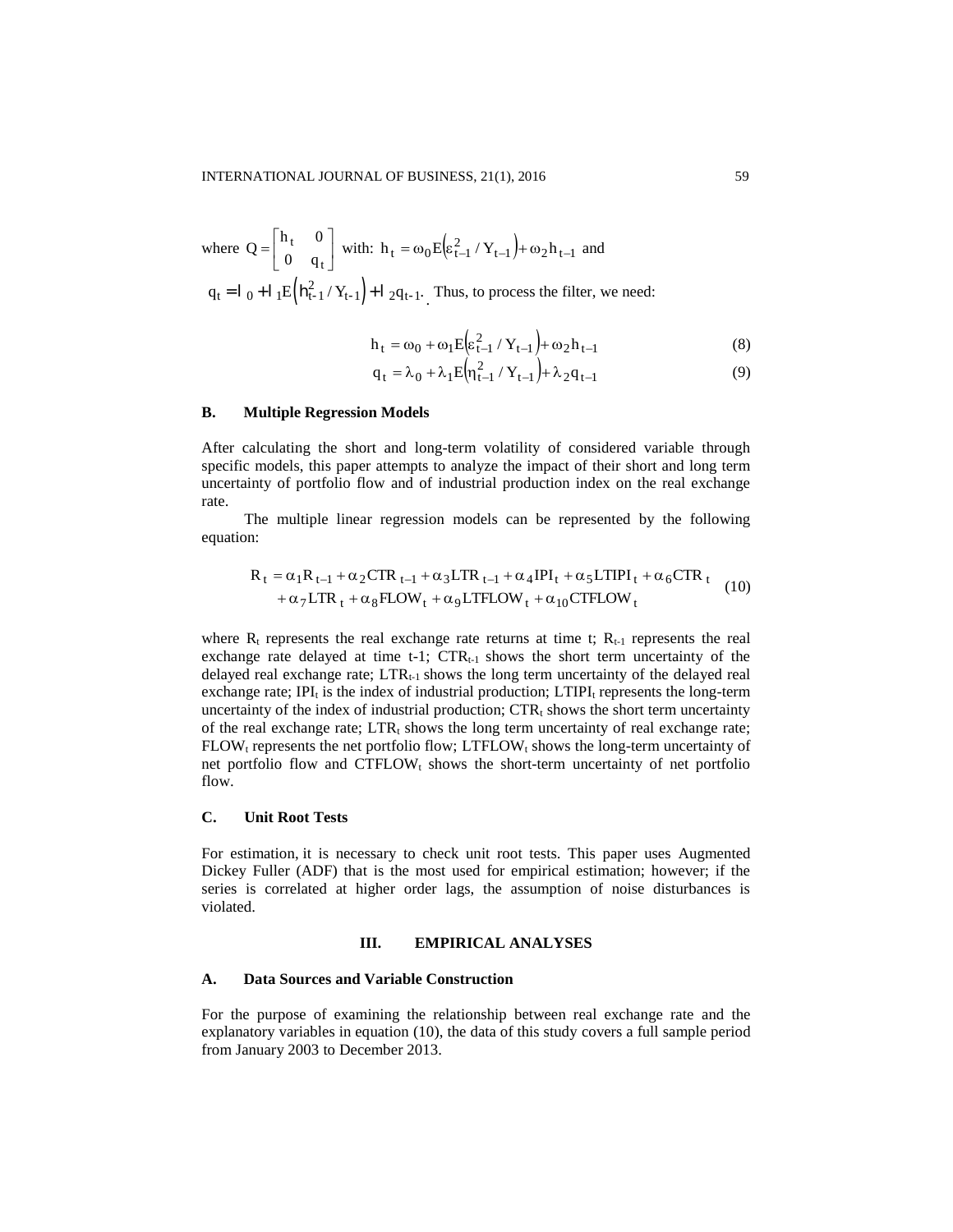The dependent variable in this paper represents the real exchange rate dynamics. The nominal exchange rate data TND/USD are collected from the Central Bank of Tunisia (BCT)<sup>1</sup>. Based on the practices of the literature, Kodongo and Ojah (2012) and Jamil et al. (2012) proposed to convert the nominal exchange rate to real exchange rate that allows capturing both inflationary expectations and mutual relationship with international capital flows.

The real exchange rate TND/ USD is calculated as the product of the nominal exchange rate NER (TND/USD) and the ratio between the consumer prices index of US and the consumer prices index of Tunisia. The formula of the real exchange rate can be represented by the following equation:

$$
RERt(TND / USD) = NERt(TND / USD) \times (CPIt(US) / CPIt(Tunisia))
$$
 (11)

where RER represents the real exchange rate; NER represents the nominal exchange rate and CPI represents the consumer prices index.

The monthly returns of the real exchange rate  $R_t$  is calculated on the basis of the logarithm of differential real exchange rate multiplied by 100:

$$
R_t = 100 * \log \left( RER_t / RER_{t-1} \right) \tag{12}
$$

In this paper, the net portfolio inflow variable is defined as the difference between the net purchases and net sales of domestic investors (equities and bonds traded on the Tunisia stock market) by US residents. The portfolio inflow data are collected from the World Bank<sup>2</sup>. Following the method proposed by Edwards (1998), Jongwanich (2013), and Kodongo and Ojah (2012), portfolio flows are normalized by the gross domestic product (GDP). The formula of flow returns is given as follows:

$$
RFLOW_t = \log (FLOW_t / FLOW_{t-1})
$$
\n(13)

The logarithm of the differential industrial production index is used to examine the impact of industrial production on exchange rate. Senhadji, Saadi, and Kpodarn (2007) consider the industrial production index as an indicator of economic activity. Industrial production index data are obtained from the Central Bank of Tunisia (BCT). The formula of industrial production index returns is given as follows:

$$
RIPI_t = \log (IPI_t / IPI_{t-1})
$$
\n(14)

The uncertainty values of explanatory variables in equation (10) are calculated using the local level model that allows distinguishing between short and long-term.

## **B. Results of Unit Root Test**

To estimate the short and long term uncertainty of each explanatory variable of Equation (10), volatility is considered as the conditional variance modeled by GARCH. Therefore, it is essential to test for variable stationary. For this reason, Augmented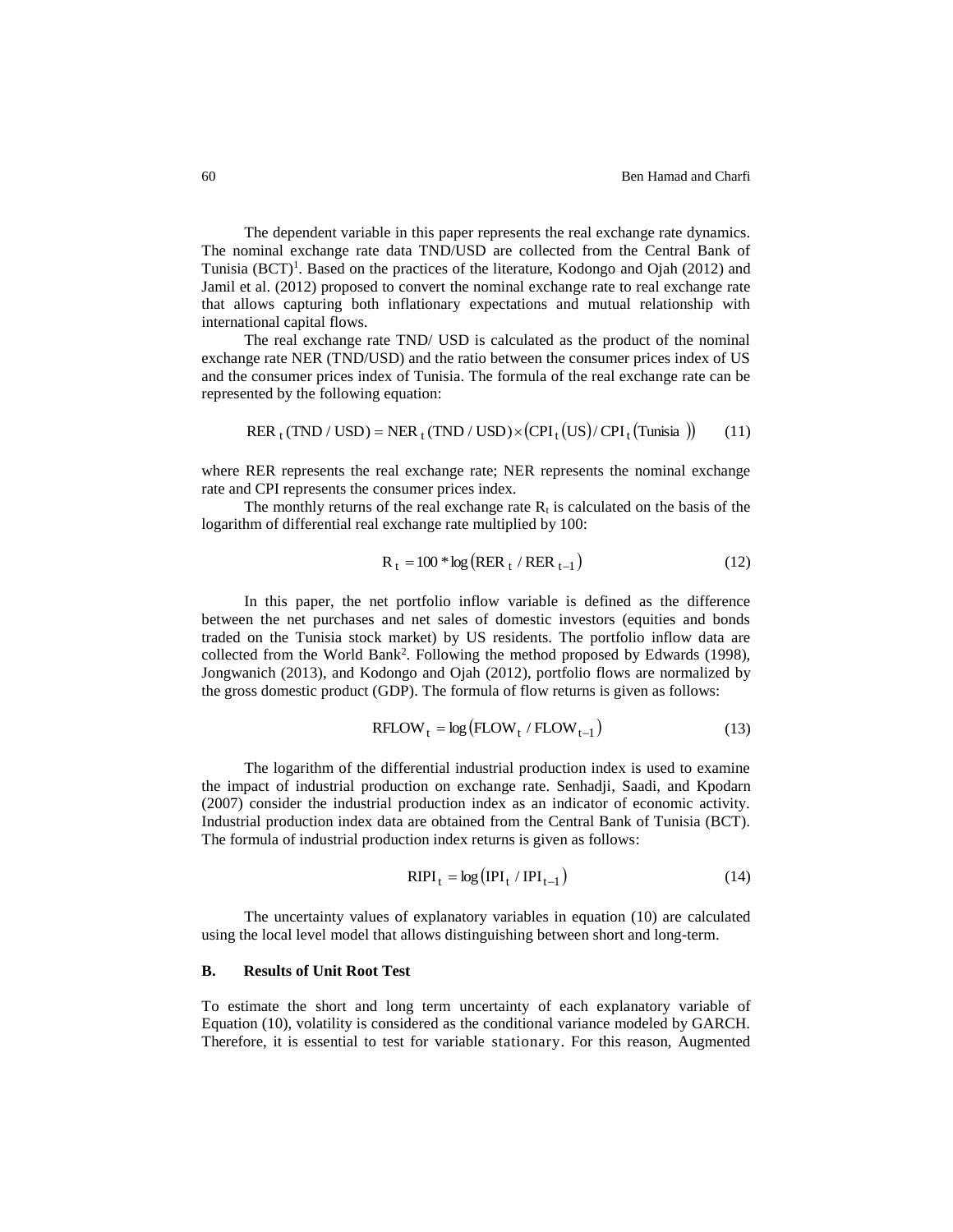Dickey Fuller test (ADF) (1979) is applied on the series of exchange rates, delayed exchange rate, industrial production index and portfolio flows.

The results of ADF test explained in the previous section are shown in Table 1. All variables are stationary except portfolio flows. So, it's necessary to differentiate this variable. The results founded show the value of 13 776 as coefficient with zero as pvalue. Hence the first order differential of portfolio flows is stationary.

|                        | Table 1     |         |
|------------------------|-------------|---------|
| Unit root test results |             |         |
| Variable               | ADF test    |         |
| $R_t$                  | $-2.961**$  | (0.041) |
| $R_{t-1}$              | $-2.954**$  | (0.042) |
| $[PI_{t}]$             | $-4.232***$ | (0.001) |
| $FLOW_t$               | $-2.010$    | (0.282) |

P-values are reported in (.)

Notes: statistical significant at: \*10%, \*\*5%, \*\*\*1% levels, respectively for the ADF tests, the series contain a unit root under the null.

# **C. Empirical Results of the Local Level Model**

The results of estimating parameters of the local level model Equations (8) and (9) are presented in Tables 2, 3, 4, and 5, which allow obtaining both short and long-term uncertainty series of each explanatory variable of Equation (10).

| Table 2                                            |             |         |  |
|----------------------------------------------------|-------------|---------|--|
| Local level model results of exchange rate delayed |             |         |  |
| Transitory and permanent estimated parameter       | Coefficient | P-value |  |
| W <sub>0</sub>                                     | 0.00000     | 0.9999  |  |
| $W_1$                                              | 0.17222     | 0.6488  |  |
| W <sub>2</sub>                                     | 0.00053     | 0.9616  |  |
| λο                                                 | 1.03592     | 0.0000  |  |
| $\lambda_1$                                        | 0.31477     | 0.2254  |  |
| $\mathcal{N}_{2}$                                  | 0.00000     | 0.9778  |  |

| ٠<br>۰,<br>٧<br>۰.<br>× |
|-------------------------|
|-------------------------|

| Local level model results of exchange rate delayed of portfolio flow |             |         |
|----------------------------------------------------------------------|-------------|---------|
| Transitory and permanent estimated parameter                         | Coefficient | P-value |
| W <sub>0</sub>                                                       | 0.00353     | 0.9138  |
| $W_1$                                                                | 0.00000     | 0.9879  |
| W <sub>2</sub>                                                       | 0.18195     | 0.9935  |
| $\lambda_0$                                                          | 0.00263     | 0.0304  |
| $\lambda_1$                                                          | 0.66780     | 0.0185  |
| Λ2                                                                   | 0.24340     | 0.0000  |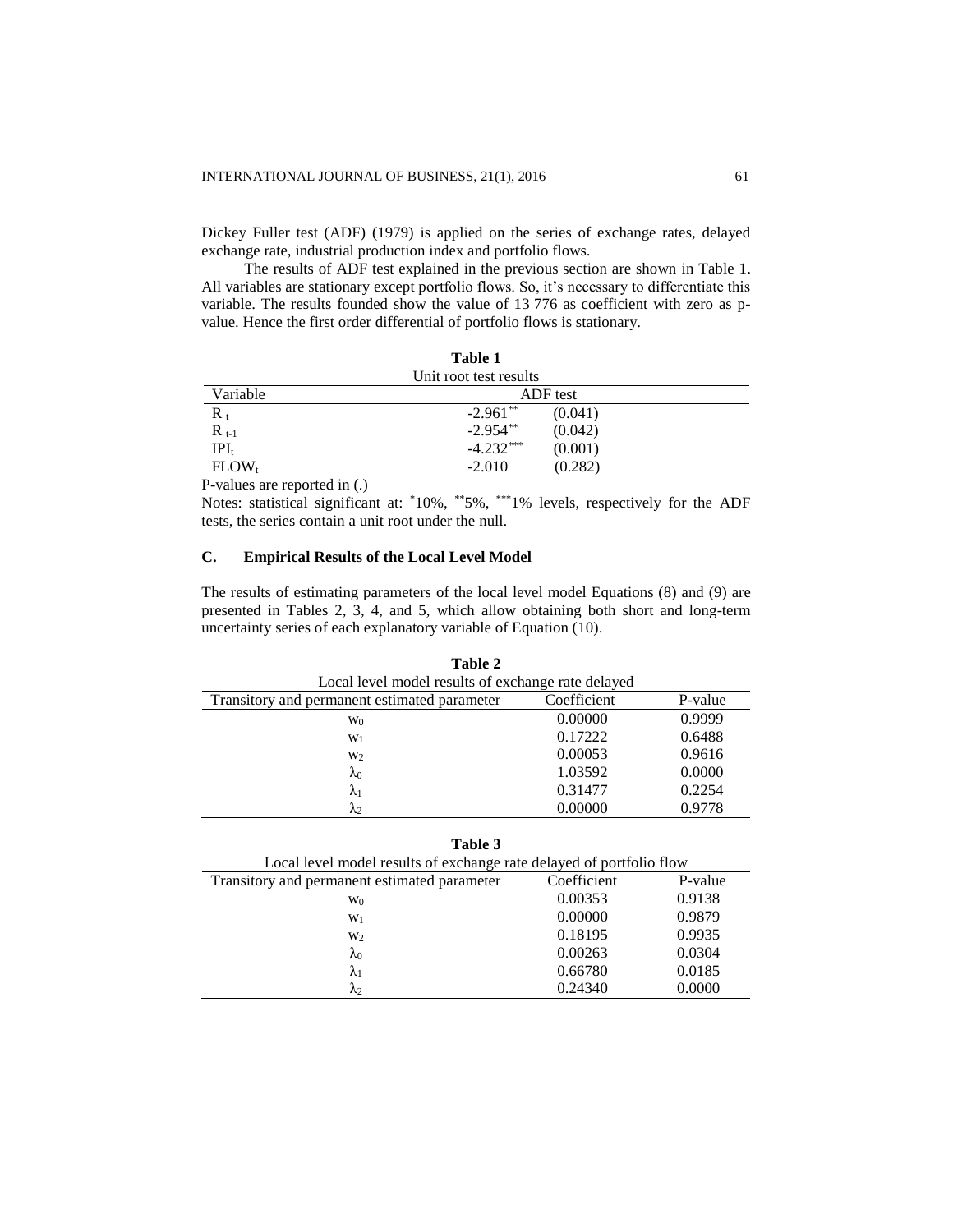| Table 4                                                                     |             |         |
|-----------------------------------------------------------------------------|-------------|---------|
| Local level model results of exchange rate delayed of industrial production |             |         |
| Transitory and permanent estimated parameter                                | Coefficient | P-value |
| W <sub>0</sub>                                                              | 0.00005     | 0.0000  |
| $W_1$                                                                       | 0.00000     | 0.8579  |
| $\lambda_0$                                                                 | 0.00002     | 0.0000  |
| $\mathcal{N}_1$                                                             | 0.00000     | 0.8924  |

| Table 5                                                             |             |         |  |
|---------------------------------------------------------------------|-------------|---------|--|
| Local level model results of exchange rate delayed of exchange rate |             |         |  |
| Transitory and permanent estimated parameter                        | Coefficient | P-value |  |
| W <sub>0</sub>                                                      | 0.00000     | 0.9999  |  |
| $W_1$                                                               | 0.19517     | 0.6729  |  |
| W <sub>2</sub>                                                      | 0.00407     | 0.9150  |  |
| $\lambda_0$                                                         | 0.06579     | 0.0228  |  |
| $\lambda_1$                                                         | 0.13904     | 0.1737  |  |
| $\lambda_2$                                                         | 0.77909     | 0.0000  |  |

# **D. Results of Multiple Regression Estimation**

The estimation regression method is ordinary least squares (OLS) in this section. The checking points are whether exchange rates dynamics can be explained by portfolio flow uncertainty and by industrial production index .The results are shown in Table 6. Some variables are not significant but the signs are as expected. The results are analyzed in the next section.

|                                 | Table 6       |              |  |  |
|---------------------------------|---------------|--------------|--|--|
| Real TND/USD regression results |               |              |  |  |
| Variable                        | Coefficient   | t-Statistics |  |  |
| $R_{t-1}$                       | $-1.004$      | $-1.20$      |  |  |
| $CTR_{t-1}$                     | $-7657.498$   | $-2.26$ **   |  |  |
| $LTR_{t-1}$                     | 0.671         | 1.43         |  |  |
| $FLOW_t$                        | 12.340        | $-0.06$      |  |  |
| $CTFLOW_t$                      | $2.26^{E}+09$ | $-2.13***$   |  |  |
| $LTFLOW_t$                      | 5170.088      | $3.05*$      |  |  |
| <b>IPIt</b>                     | $-1.635$      | 0.41         |  |  |
| $LTIPI_t$                       | $-0.046$      | $2.13***$    |  |  |
| $CTR_t$                         | $-10921615$   | $2.30**$     |  |  |
| $LTR_t$                         | 3.993         | $-3.20^*$    |  |  |

Note: significant at:\*10%, \*\*5%, \*\*\*1% levels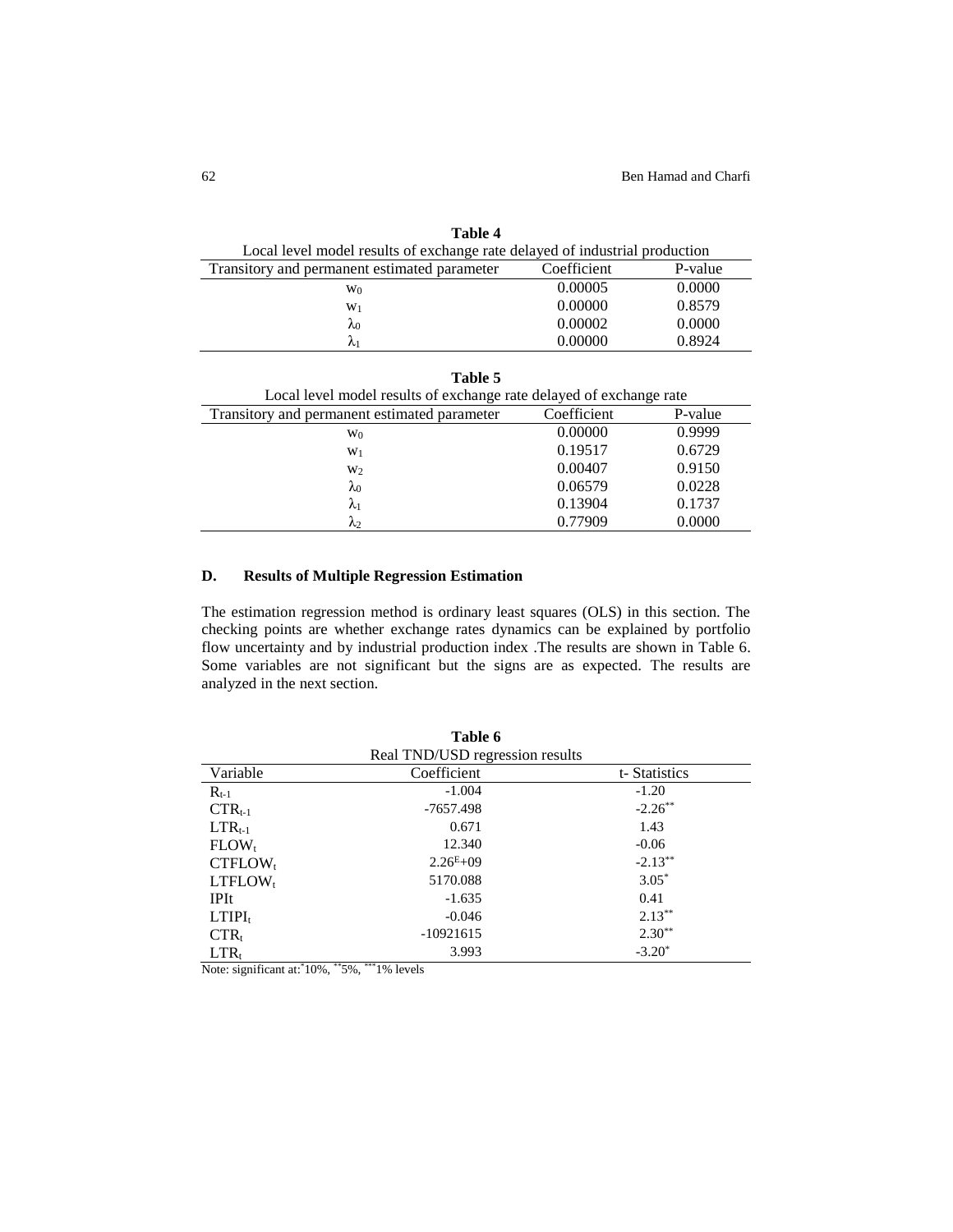# **IV. EMPIRICAL RESULTS AND DISCUSSION**

Table 6 summarizes the regression model results for the TND/USD exchange rate dynamics. The empirical analyses included the all set of variables discussed in the previous section. According to the results, both short and long term portfolio flow uncertainty, short term uncertainty of exchange rate; long term uncertainty of industrial production are important for explaining the fluctuations in the TND/USD exchange rate dynamics.

However, the results of this study show that both the short-term uncertainty of exchange rate and of delayed exchange rate affects negatively the real exchange rate. Indeed, the high level of short term exchange rates uncertainty is mainly caused by high fluctuations of imports and exports. All this factors lead to exchange rate TND/USD depreciation.

As shown in Table 6, the long term exchange rate uncertainty is positive and statically significant with the real exchange rate TND/USD. After 2007- 2008 financial crises, the USD Dollar depreciated significantly. In addition, due to financial instability in Tunisia after political events, the state use passively foreign currency resources from external loans in order to fill the deficit of balance of payments but it remains insufficient. There are all essential raisons to increase the long-term exchange rates uncertainty.

The significance of the international portfolio inflow coefficients indicates that the impact of portfolio flow uncertainty on exchange rate is important. The results of regression model show that both short term and long term portfolio inflow uncertainty were significant. So, this paper proves that portfolio flows affects significantly TND/USD exchange rate. However, this result is in accordance with those of Kodongo et al.'s work (2012) witch examine the dynamic relationship between portfolio flow and exchange rate for Morocco, Egypt and Nigeria. Furthermore, Ali and Spagnolo (2014) find evidence that net equities flow and net bond flow play an important role in determining exchange rate dynamics for the euro area, Japan and the UK.

It should be noted that an increase in short term portfolio flow uncertainty leads to exchange rate appreciation. During the period 2003-2007, Tunisia's economic development and political stability underline the attractiveness of specific capital markets to foreign investors. This factor encourages foreign investors to hold international portfolio flow in domestic currency generating more portfolio inflow which serves to TND/USD appreciation. Therefore, the TND/USD fluctuations depends on foreign investors decisions.

 After the Tunisian revolution, the political and economic environment is characterized by instability which discourages foreign investors to hold international portfolios flow in national currency. Due to this factor, a very low levels of international portfolio inflow lead to a decrease in the value of TND. This is in accordance with regression model result which shows that a decrease of long-term portfolio flows uncertainty is associated with TND/USD depreciation. Therefore, this result is consistent with the recommendations of Muller-Plantenberg (2010) which show the strong correlation between capital flows specifically international portfolio flows with exchange rate movements in the medium and long term. In addition, corroborating with results of Morrisey et al. (2004) prove that international portfolio flows generate real exchange rate appreciation in the long-run in the case of Ghana.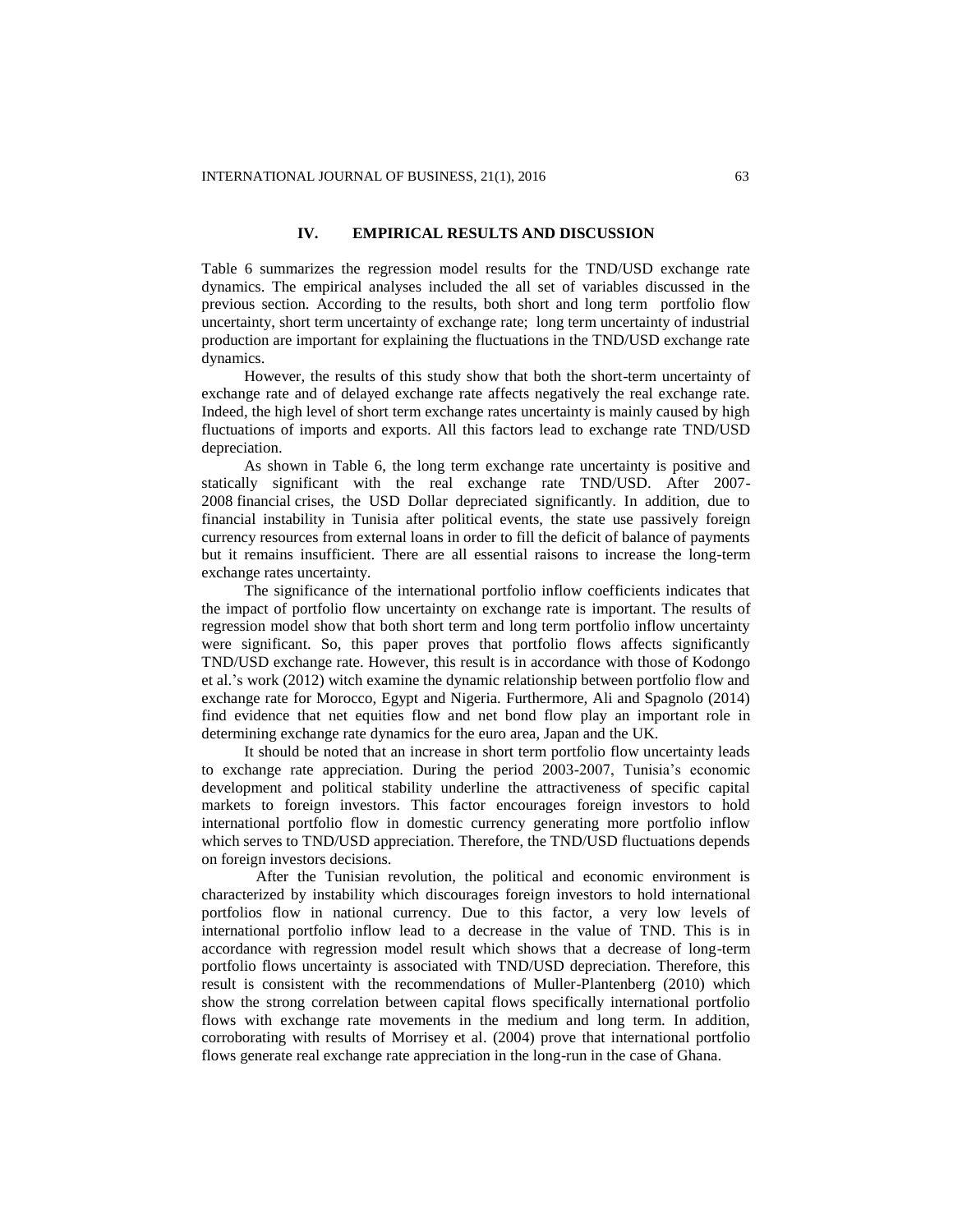Again, macroeconomic fundamental variable especially industrial production index has affected significantly exchange rates at long term. Hence the negative coefficient of the long term industrial production uncertainty suggests that an increase in the long term industrial production uncertainty was associated with a negative currency return. Considered the industrial production as economic growth indicator, this gives an indication of the impact of economic growth on exchange rate fluctuations. Since the beginning of 2011 he Tunisian revolution has moved on from being described as the most inspiring revolt in the Arab world. It is known that foreign exchange currencies react highly sensitively to events contributes to political factors of which revolution and war are the most significant. So the political instability leads to more risky economic environment characterized by a general halt in production among a large number of firms due to worker strikes, the diminution of trade volume and the increase of debts servicing costs. All of this is in accordance with the regression results which show that a decrease in economic growth signed by an increase of industrial production uncertainty leads to exchange rate depreciation.

#### **V. CONCLUSION**

This paper analyzed the nexus between international portfolio flows, industrial production and the real exchange rate TND/USD over the period from 2003 to 2013. A local level model is used to distinguish between short-term and long-term uncertainty considering uncertainty as a conditional variance modeled by GARCH effect. The objective of the analysis was to examine the impact of short and long term uncertainty of portfolio flow and of industrial production on exchange rate dynamics.

The results show that a high level of short term exchange rates uncertainty caused mainly by high fluctuations of imports and exports, lead to real exchange rate TND/USD depreciation. Evidence is also found of the significance of both short and long term of international portfolio inflow coefficients with exchange rate. It should be noted that an increase in short or long term portfolio flow uncertainty leads to exchange rate appreciation. Depending on Tunisia's economic development and political stability, the attractiveness of specific capital markets to foreign investors encourages foreign investors to hold international portfolio flow in domestic currency generating more portfolio inflow which serves to affect TND/USD. Considered the industrial production as economic growth indicator, this gives an indication of the impact of economic growth on exchange rate fluctuations. Since the beginning of 2011 Tunisian revolution, the political instability leads to more risky economic environment characterized by a general halt in production among a large number of firms due to worker strikes, the diminution of trade volume and the increase of debts servicing costs. All of this is in accordance with the regression results which show that a decrease in economic growth signed by an increase of industrial production uncertainty leads to exchange rate depreciation.

### **ENDNOTES**

- 1. BCT data are available at <http://www.bct.gov.tn/>
- 2. The World Bank data are available at <http://data.worldbank.org/>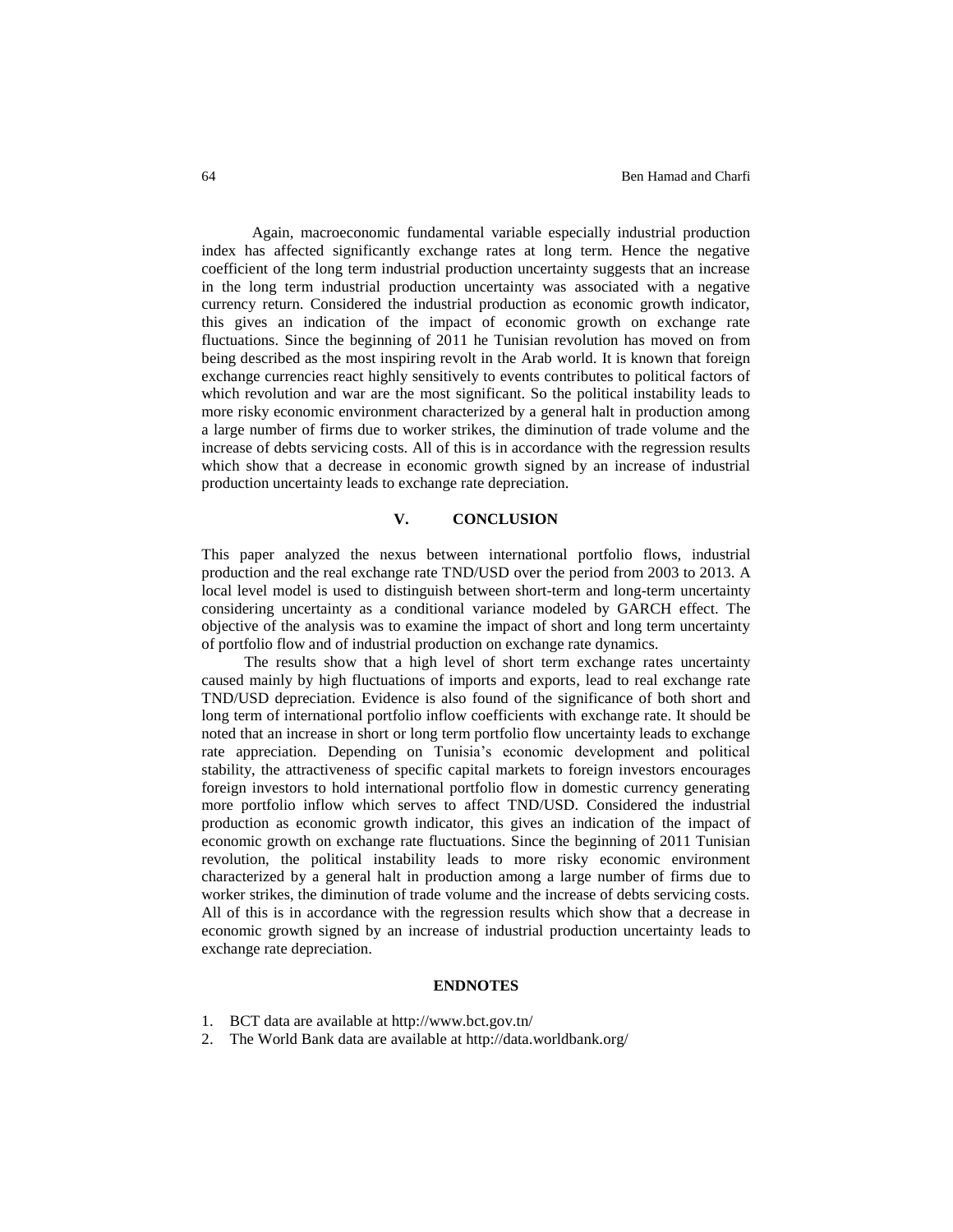#### **REFERENCES**

- Abdalla. S.Z.S., 2012, "Modeling Exchange Rate Volatility Using GARCH Model: Empirical Evidence from Arab Countries." *International Journal of Economics and Finance*, 4(3), 216-229.
- Achour, M., and A. Trabelsi, 2010, "Markov Switching and State-Space Approaches for Investigating the Link between Egyptian Inflation Level and Uncertainty." *Review of Middle East Economics and Finance*, 6(3), 46-62.
- Ali, F.M., and F. Spagnolo, N. Spagnolo, 2014, "Exchange Rates and Net Portfolio Flows: A Markov Switching Approach." Rogemar S. Mamon and Robert J. Elliott, *Hidden Markov Models in Finance Further Developments and Applications Volume II*, Springer, New York, NY, 117-132 .
- Bacchetta, P., and E. Mertens, and E. Van Wincoop, 2009, "Predictability in FX, Stock and Bond Markets: What Does Survey Data Tell Us?" *[Journal of International](http://www.researchgate.net/journal/0261-5606_Journal_of_International_Money_and_Finance)  [Money and Finance](http://www.researchgate.net/journal/0261-5606_Journal_of_International_Money_and_Finance)*, 28(3), 406-426.
- Bacchetta, P., and E. Van Wincoop, 2013, "On the Unstable Relationship between Exchange Rates and Macroeconomic Fundamentals." *Journal of [International](http://www.sciencedirect.com/science/journal/00221996) [Economics](http://www.sciencedirect.com/science/journal/00221996)*[, 91\(1\)](http://www.sciencedirect.com/science/journal/00221996/91/1), 18–26.
- Ball, L. and S.G. Cecchetti, 1990, "Inflation and Uncertainty at Short and Long Horizons." *Brookings Papers on Economic Activity,* 21(1), 215-254.
- Bilson, J.F., 1978, "The Monetary Approach of the Exchange Rate: Some Empirical Evidence." *IMF staff papers,* 25(1), 48-75.
- Marrakchi, C.F., 2013, "Capital Flows, Real Exchange Rates, and Capital Controls: What is the Scope of Liberalization for Tunisia?" *Panoeconomicus*, 60(4), 515- 540.
- Chinn, M.D., 1999, "Productivity, Government Spending and the Real Exchange Rate: Evidence for OECD Countries." R. MacDonald and J. Stein. Boston, *Equilibrium Exchange Rates*, Springer, Netherlands, 163-190.
- Cheung, Y., M.D. Chinn, and A.G. Pascual, 2005, "Empirical Exchange Rate Models of Nineties: Are Any Fit to Survive?" *Journal of International Money and Finance*; 24(2), 1150-1175.
- MacDonald, M.R., and M.B.P. Clark, 1999, "Exchange Rates and Economic Fundamentals: A Methodological Comparison of BEERs and FEERs." R. MacDonald and J. Stein. Boston, *Equilibrium Exchange Rates*, Springer, Netherlands, 285-322.
- Combes, J.L., T. Kinda, and P. Plane, 2012, "Capital Flows, Exchange Rate Flexibility, and the Real Exchange Rate." *Journal of Macroeconomics*, 34(4), 1034–1043.
- Cosimano, T.F., and D.W. Jensen, 1988, "Estimates of the Variance of U.S. Inflation Based upon the ARCH Model." *Journal of Money*, 20(3), 409-421.
- De Gregorio, J., and H.C. Wolf, 1994, "Terms of Trade, Productivity, and the Real Exchange Rate." *NBER Working Paper,* 4807.
- Deme, M., and B. Fayissa, 1995, "Inflation, Money, Interest Rate, Exchange Rate, and Casuality: The Case of Egypt, Morocco, and Tunisia." *Applied Economics*, [27](http://www.tandfonline.com/loi/raec20?open=27#vol_27)[\(12\)](http://www.tandfonline.com/toc/raec20/27/12), 1219-1224.
- Dickey D.A., and W.A. Fuller, 1979, "Distribution of the Estimators for Autoregressive Time Series with a Unit Root." *Journal of the American Statistical Association*, 74(336), 427-431.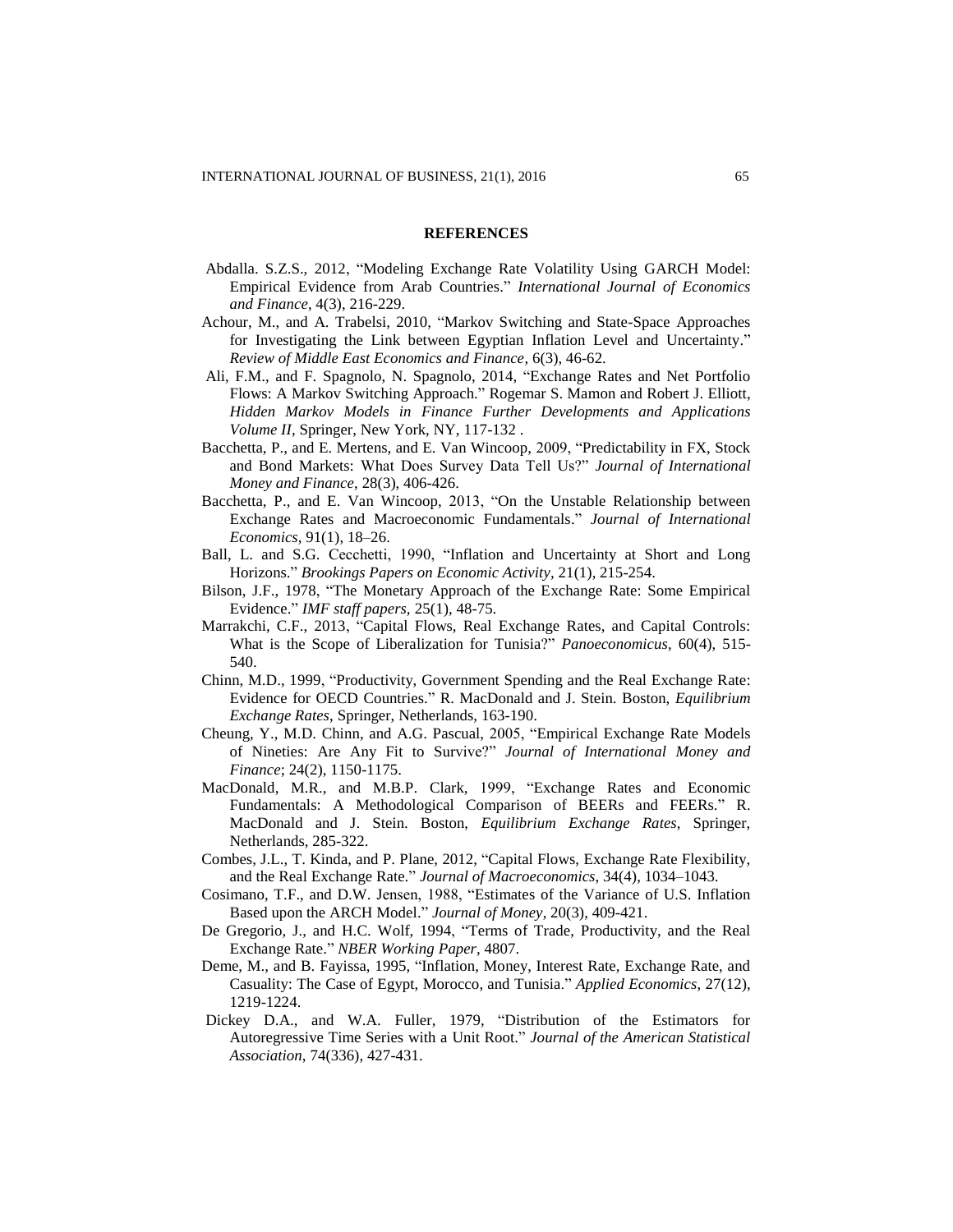- Ding, L., and J. Ma, 2013, "Portfolio Reallocation and Exchange Rate Dynamics." *Journal of Banking and Finance*, 37(8), 3100–3124.
- Dooley, M.P., and P. Isard, 1979, "The Portfolio Balance Model of Exchange Rates", *International Finance Discussion Paper*, (141), 1-27.
- Dornbusch, R., 1976, "Expectations and Exchange Rate Dynamics." *Journal of Political Economy*, 3(1), 149-164.
- Dunne, P., H. Hau, and M. Moore, 2010, "International Order Flows: Explaining Equity and Exchange Rate Returns", *Journal of International Money and Finance*, 29(2), 358–386.
- Edwards, S., 1998, "Capital Flows, Real Exchange Rates and Capital Controls." *NBER Working Paper,* (6800).
- Engle, R.F., 1983, "Estimates of the Variance of U.S. Inflation based upon the ARCH Model." *Journal of Money, Credit and Banking*, 15(3), 286-301.
- Evans M., and R.K. Lyons, 2002, "Order Flow and Exchange Rate Dynamics." *Journal of Political Economy*, 110(1), 170–180.
- Evans, M.D., and R.K. Lyons, 2005, "Meese–Rogoff Redux: Micro-based Exchange-Rate Forecasting." *American Economic Review*, 95(2), 405-414.
- Evans, M.D., and R.K. Lyons, 2006, "Understanding Order Flow." *International Journal of Finance and Economics*, 11(1), 3-23.
- Evans, M.D., and R.K. Lyons, 2008, "How Is Macro News Transmitted to Exchange Rates?" *Journal of Financial Economics*, 88(1), 26–50.
- Evans, M.D., and R.K. Lyons, 2012, "Exchange-Rate Fundamentals and Order Flow." *Quarterly Journal of Finance,* 2(4).
- Frankel, J.A., 1976, "A Monetary Approach to the Exchange Rate: Doctrinal Aspects and Empirical Evidence." *Scandinavian Journal of Economics*, 78(2), 200-224.
- Frankel J.A., and A.K. Rose, 1995, "Empirical Research on Nominal Exchange Rates." Gene M. Grossman and Kenneth Rogoff*, Handbook of International Economics Volume 3*, Elsevier, North-Holland, NH, 1243-2107.
- Fu, T.Y., M.J. Holmes, and D.F. Choi, 2011, ["Volatility Transmission and Asymmetric](http://www.emeraldinsight.com/doi/full/10.1108/10867371111110543)  Linkages [between the Stock and Foreign](http://www.emeraldinsight.com/doi/full/10.1108/10867371111110543) Exchange Markets: A Sectoral Analysis." *[Studies in Economics and Finance](http://www.emeraldinsight.com/loi/sef)*, 2[8\(1\)](http://www.emeraldinsight.com/toc/sef/28/1), 36-50.
- Gossel, S.J., and N. Biekpe, 2012, ["The Nominal Rand/Dollar](http://www.emeraldinsight.com/doi/full/10.1108/10867371211229127) Exchange Rate: Before [and after](http://www.emeraldinsight.com/doi/full/10.1108/10867371211229127) 1995." *[Studies in Economics and Finance](http://www.emeraldinsight.com/loi/sef)*, 2[9\(2\)](http://www.emeraldinsight.com/toc/sef/29/2), 105-117.
- Gtifa, S., 2010, "Microstructure and Market Maker Price Strategies: Study of a Tunisian Market." *Review of Economic and Business Studies*, 3(1), 149-164.
- Harvey, A., E. Ruiz, and E. Sentana, 1992, "Unobserved Component Time Series Models with ARCH Disturbances." *Journal of Econometrics*, 52(1), 129-157.
- Hau, H., and H. Rey, 2006, "Exchange Rates, Equity Prices, and Capital Flows." *The Review of Financial Studies*, 19(1), 273-317.
- Hooper, P., and J. Morton, 1982, "Fluctuations in the Dollar: A Model of Nominal and Real Exchange Rate Determination." *Journal of International Money and Finance*, 1, 39-56.
- Jamil, M., E.W. Streissler, and R.M. Kunst, 2012, "Exchange Rate Volatility and its Impact on Industrial Production, before and after the Introduction of Common Currency in Europe International." *Journal of Economics and Financial*, 2(2), 85- 109.